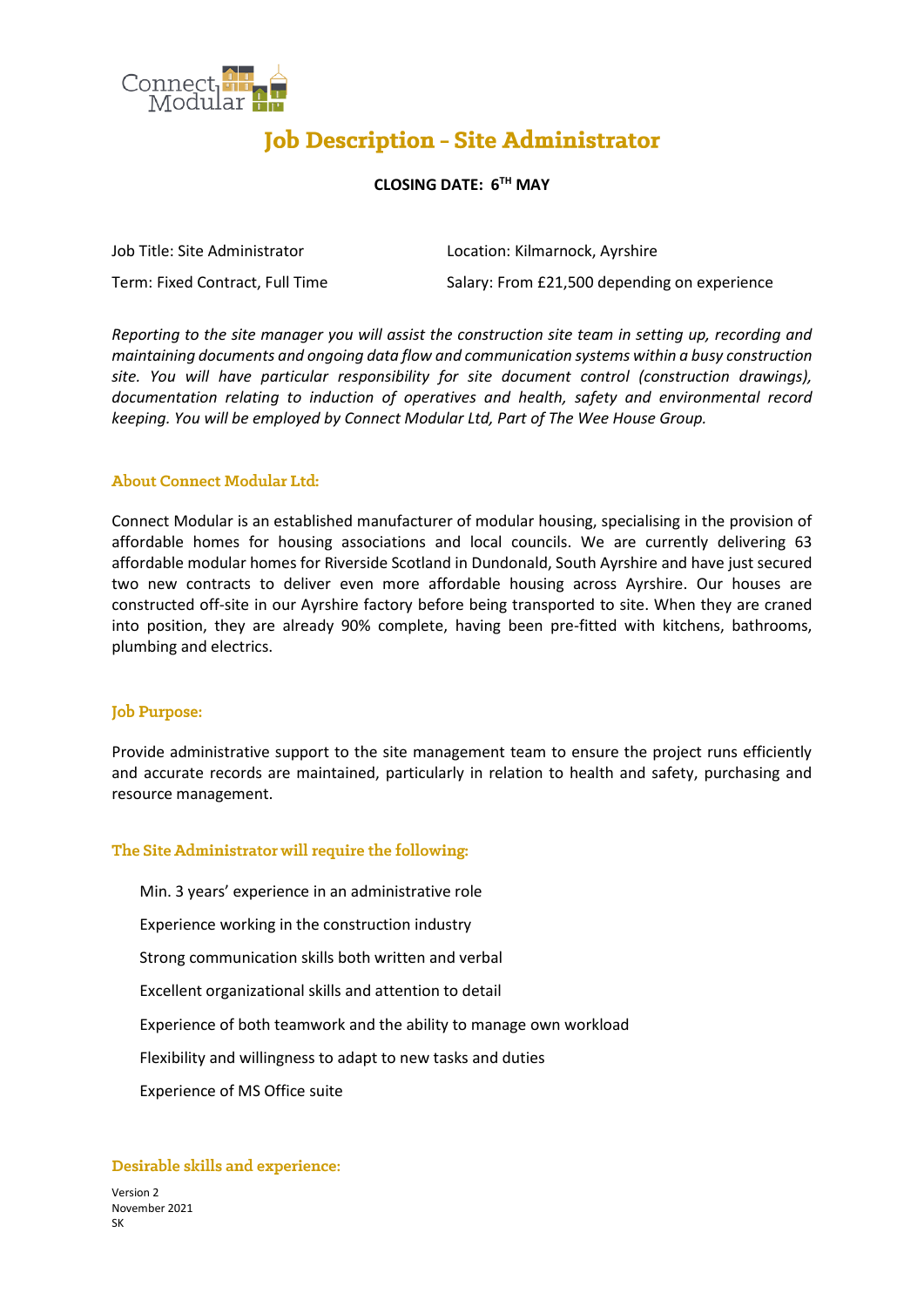

- Ability to interpret construction drawings and knowledge of construction terms
- Experience of quality assurance management such as ISO 9001
- Knowledge of CDM 2015 regulations
- Experience in devising auditable administrative systems

# The role will involve:

- Developing and implementing administrative systems onsite to meet requirements of site team, internal company procedures and external auditors
- Keeping meticulous and easily accessible records (paper and digital), particularly in relation to Health and Safety
- Contacting suppliers and maintaining an accurate record of site purchases, deliveries, returns and factory requisitions
- Making on-site arrangements for client visits
- Communicating directly with the on-site workforce to obtain information in relation to timekeeping, training and health and safety, etc.
- Reporting to site managers and head office
- Keeping off-site team members up to date with on-site activities
- Answer and response to incoming calls and email
- Any other tasks or duties that may be required to fulfil the role

#### **Communications and Working Relationships:**

• Establish excellent working relationships based on an open two-way communication style with:

Internal: Directors, site managers, on-site workforce, office teams

External: Customers, suppliers, sub-contractors, external auditors, local residents

# **To be considered for this position, please send your CV to [enquiries@theweehousecompany.co.uk](mailto:enquiries@theweehousecompany.co.uk) no later than 6th May 2022.**

**Person Specification Site Administrator**